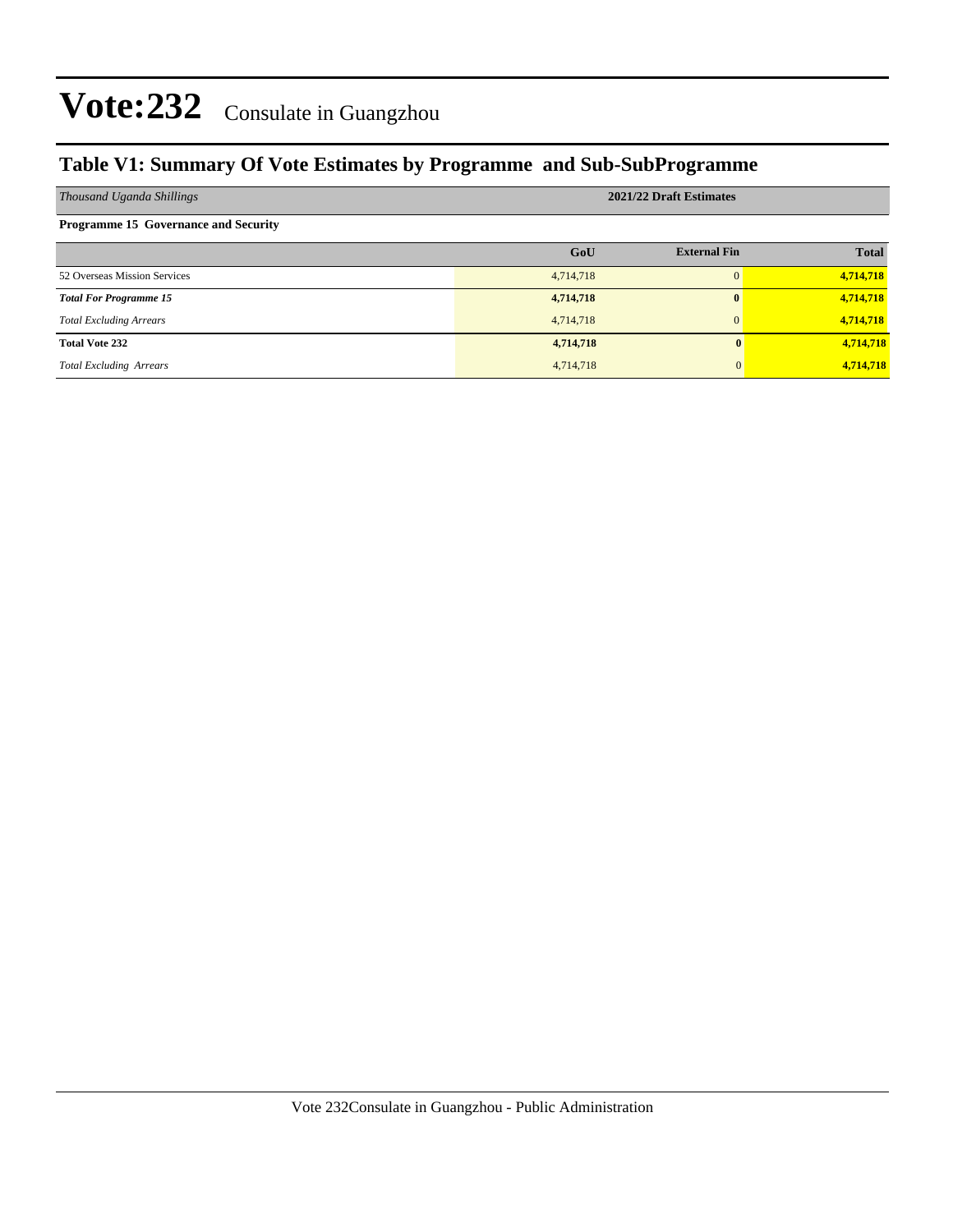#### **Table V2: Summary Of Vote Estimates by Sub-SubProgramme,Department and Project**

| Thousand Uganda Shillings                                                 |                  | 2020/21 Approved Budget |              | 2021/22 Draft Estimates |           |                               |              |
|---------------------------------------------------------------------------|------------------|-------------------------|--------------|-------------------------|-----------|-------------------------------|--------------|
| <b>Sub-SubProgramme 52 Overseas Mission Services</b>                      |                  |                         |              |                         |           |                               |              |
| <b>Recurrent Budget Estimates</b>                                         | <b>Wage</b>      | <b>Non-Wage</b>         | <b>AIA</b>   | <b>Total</b>            | Wage      | <b>Non-Wage</b>               | <b>Total</b> |
| 01 Consulate Guangzhou                                                    | 419,124          | 4,125,594               | $\mathbf{0}$ | 4,544,718               | 419,124   | 4,125,594                     | 4,544,718    |
| <b>Total Recurrent Budget Estimates for Sub-</b><br><b>SubProgramme</b>   | 419,124          | 4,125,594               | $\bf{0}$     | 4,544,718               | 419,124   | 4,125,594                     | 4,544,718    |
| Development Budget Estimates                                              | <b>GoU Dev't</b> | <b>External Fin</b>     | <b>AIA</b>   | <b>Total</b>            |           | <b>GoU Dev't External Fin</b> | <b>Total</b> |
| 1710 Retooling of Uganda Mission in Guangzhou                             | $\Omega$         | $\Omega$                | $\mathbf{0}$ | $\bf{0}$                | 170,000   | $\overline{0}$                | 170,000      |
| <b>Total Development Budget Estimates for Sub-</b><br><b>SubProgramme</b> | $\bf{0}$         | $\bf{0}$                | $\bf{0}$     | $\bf{0}$                | 170,000   | $\bf{0}$                      | 170,000      |
|                                                                           | GoU              | <b>External Fin</b>     | <b>AIA</b>   | <b>Total</b>            | GoU       | <b>External Fin</b>           | <b>Total</b> |
| <b>Total For Sub-SubProgramme 52</b>                                      | 4,544,718        | $\mathbf{0}$            | $\bf{0}$     | 4,544,718               | 4,714,718 | $\mathbf{0}$                  | 4,714,718    |
| <b>Total Excluding Arrears</b>                                            | 4,544,718        | $\mathbf{0}$            | $\mathbf{0}$ | 4,544,718               | 4,714,718 | $\mathbf{0}$                  | 4,714,718    |
| <b>Total Vote 232</b>                                                     | 4,544,718        | $\bf{0}$                | $\bf{0}$     | 4,544,718               | 4,714,718 | $\bf{0}$                      | 4,714,718    |
| <b>Total Excluding Arrears</b>                                            | 4,544,718        | $\boldsymbol{0}$        | $\mathbf{0}$ | 4,544,718               | 4,714,718 | $\mathbf{0}$                  | 4,714,718    |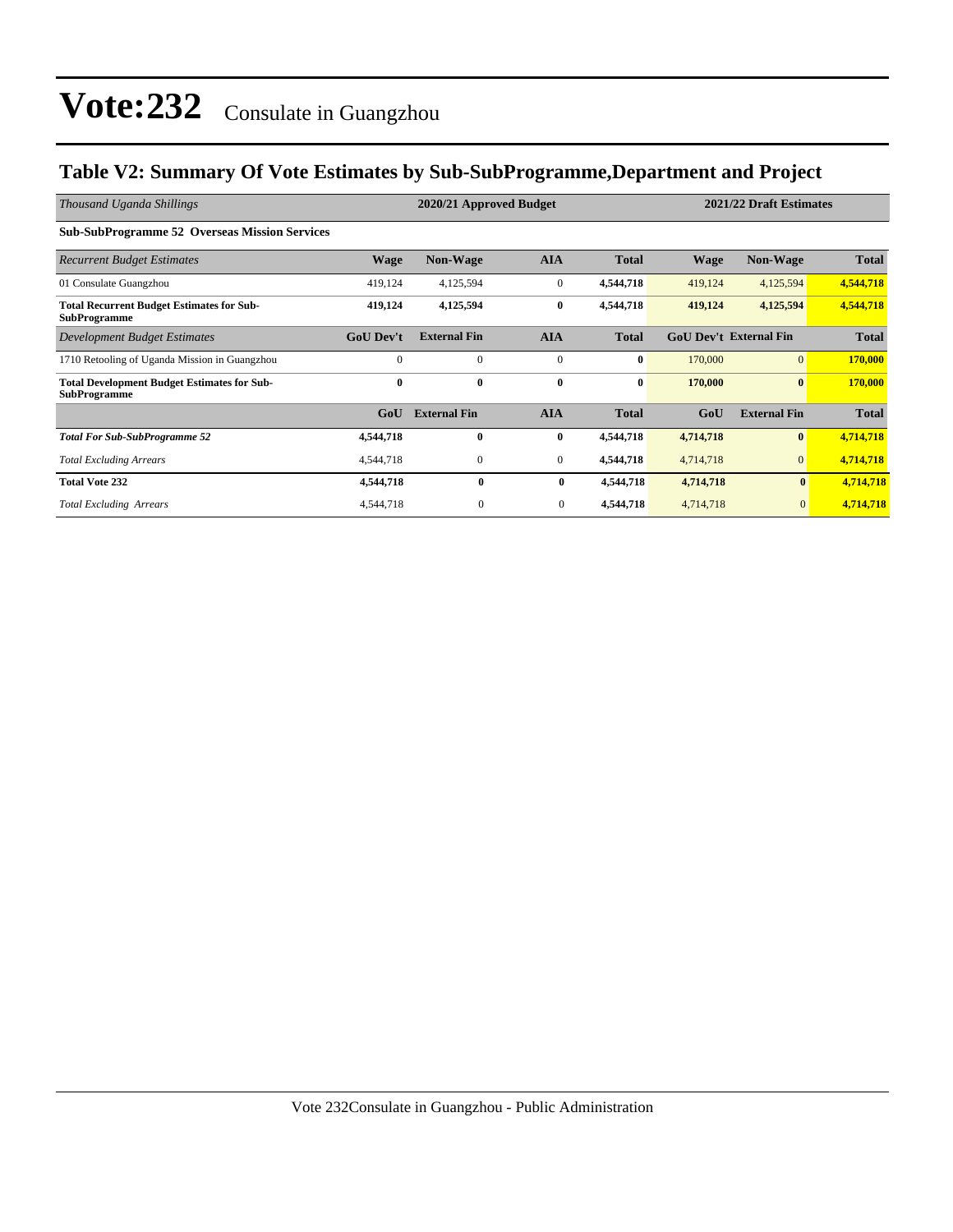### **Table V3: Summary Vote Estimates by Item**

| Thousand Uganda Shillings                                   | 2020/21 Approved Budget |                     |                  |              | 2021/22 Draft Estimates |                     |              |  |
|-------------------------------------------------------------|-------------------------|---------------------|------------------|--------------|-------------------------|---------------------|--------------|--|
|                                                             | GoU                     | <b>External Fin</b> | AIA              | <b>Total</b> | GoU                     | <b>External Fin</b> | <b>Total</b> |  |
| <b>Employees, Goods and Services (Outputs Provided)</b>     | 4,544,718               | $\bf{0}$            | $\bf{0}$         | 4,544,718    | 4,544,718               | $\bf{0}$            | 4,544,718    |  |
| 211103 Allowances (Inc. Casuals, Temporary)                 | 1,128,352               | $\bf{0}$            | $\bf{0}$         | 1,128,352    | 1,128,352               | $\bf{0}$            | 1,128,352    |  |
| 211105 Missions staff salaries                              | 419,124                 | $\bf{0}$            | $\bf{0}$         | 419,124      | 419,124                 | $\bf{0}$            | 419,124      |  |
| 213001 Medical expenses (To employees)                      | 372,897                 | $\bf{0}$            | $\bf{0}$         | 372,897      | 367,897                 | $\bf{0}$            | 367,897      |  |
| 221001 Advertising and Public Relations                     | 11,000                  | $\bf{0}$            | $\bf{0}$         | 11,000       | 11,000                  | $\bf{0}$            | 11,000       |  |
| 221002 Workshops and Seminars                               | 182,000                 | $\bf{0}$            | $\bf{0}$         | 182,000      | 187,000                 | $\bf{0}$            | 187,000      |  |
| 221005 Hire of Venue (chairs, projector, etc)               | 60,000                  | $\bf{0}$            | $\bf{0}$         | 60,000       | 60,000                  | $\mathbf{0}$        | 60,000       |  |
| 221007 Books, Periodicals & Newspapers                      | 4,000                   | $\bf{0}$            | $\bf{0}$         | 4,000        | 4,000                   | $\bf{0}$            | 4,000        |  |
| 221008 Computer supplies and Information Technology<br>(TT) | 4,000                   | $\bf{0}$            | $\bf{0}$         | 4,000        | 4,000                   | $\bf{0}$            | 4,000        |  |
| 221009 Welfare and Entertainment                            | 206,200                 | $\bf{0}$            | $\bf{0}$         | 206,200      | 206,200                 | $\bf{0}$            | 206,200      |  |
| 221011 Printing, Stationery, Photocopying and Binding       | 23,000                  | $\bf{0}$            | $\bf{0}$         | 23,000       | 23,000                  | $\bf{0}$            | 23,000       |  |
| 221012 Small Office Equipment                               | 5,000                   | $\bf{0}$            | $\bf{0}$         | 5,000        | 5,000                   | $\bf{0}$            | 5,000        |  |
| 221017 Subscriptions                                        | 2,000                   | $\bf{0}$            | $\bf{0}$         | 2,000        | 2,000                   | $\bf{0}$            | 2,000        |  |
| 222001 Telecommunications                                   | 96,000                  | $\bf{0}$            | $\bf{0}$         | 96,000       | 96,000                  | $\bf{0}$            | 96,000       |  |
| 222002 Postage and Courier                                  | 8,000                   | $\bf{0}$            | $\bf{0}$         | 8,000        | 8,000                   | $\bf{0}$            | 8,000        |  |
| 223001 Property Expenses                                    | 4,000                   | $\bf{0}$            | $\bf{0}$         | 4,000        | 4,000                   | $\bf{0}$            | 4,000        |  |
| 223003 Rent - (Produced Assets) to private entities         | 1,196,797               | $\bf{0}$            | $\bf{0}$         | 1,196,797    | 1,196,797               | $\mathbf{0}$        | 1,196,797    |  |
| 223005 Electricity                                          | 7,000                   | $\bf{0}$            | $\bf{0}$         | 7,000        | 7,000                   | $\bf{0}$            | 7,000        |  |
| 223006 Water                                                | 5,000                   | $\bf{0}$            | $\bf{0}$         | 5,000        | 5,000                   | $\bf{0}$            | 5,000        |  |
| 223007 Other Utilities- (fuel, gas, firewood, charcoal)     | 5,000                   | $\bf{0}$            | $\bf{0}$         | 5,000        | 5,000                   | $\bf{0}$            | 5,000        |  |
| 225002 Consultancy Services-Long-term                       | 24,298                  | $\bf{0}$            | $\bf{0}$         | 24,298       | 14,298                  | $\bf{0}$            | 14,298       |  |
| 226001 Insurances                                           | 14,000                  | $\bf{0}$            | $\bf{0}$         | 14,000       | 14,000                  | $\bf{0}$            | 14,000       |  |
| 227001 Travel inland                                        | 280,000                 | $\bf{0}$            | $\bf{0}$         | 280,000      | 280,000                 | $\mathbf{0}$        | 280,000      |  |
| 227002 Travel abroad                                        | 385,328                 | $\bf{0}$            | $\bf{0}$         | 385,328      | 346,328                 | $\bf{0}$            | 346,328      |  |
| 227003 Carriage, Haulage, Freight and transport hire        | 49,000                  | $\bf{0}$            | $\bf{0}$         | 49,000       | 98,000                  | $\bf{0}$            | 98,000       |  |
| 227004 Fuel, Lubricants and Oils                            | 23,884                  | $\bf{0}$            | $\bf{0}$         | 23,884       | 23,884                  | $\bf{0}$            | 23,884       |  |
| 228002 Maintenance - Vehicles                               | 24,838                  | $\bf{0}$            | $\bf{0}$         | 24,838       | 24,838                  | $\bf{0}$            | 24,838       |  |
| 228004 Maintenance - Other                                  | 4,000                   | $\bf{0}$            | $\boldsymbol{0}$ | 4,000        | 4,000                   | $\bf{0}$            | 4,000        |  |
| <b>Investment</b> (Capital Purchases)                       | $\bf{0}$                | $\pmb{0}$           | $\bf{0}$         | $\bf{0}$     | 170,000                 | $\bf{0}$            | 170,000      |  |
| 312201 Transport Equipment                                  | $\bf{0}$                | $\bf{0}$            | $\bf{0}$         | $\bf{0}$     | 170,000                 | $\bf{0}$            | 170,000      |  |
| <b>Grand Total Vote 232</b>                                 | 4,544,718               | $\boldsymbol{0}$    | $\bf{0}$         | 4,544,718    | 4,714,718               | $\bf{0}$            | 4,714,718    |  |
| <b>Total Excluding Arrears</b>                              | 4,544,718               | $\boldsymbol{0}$    | $\mathbf{0}$     | 4,544,718    | 4,714,718               | $\mathbf{0}$        | 4,714,718    |  |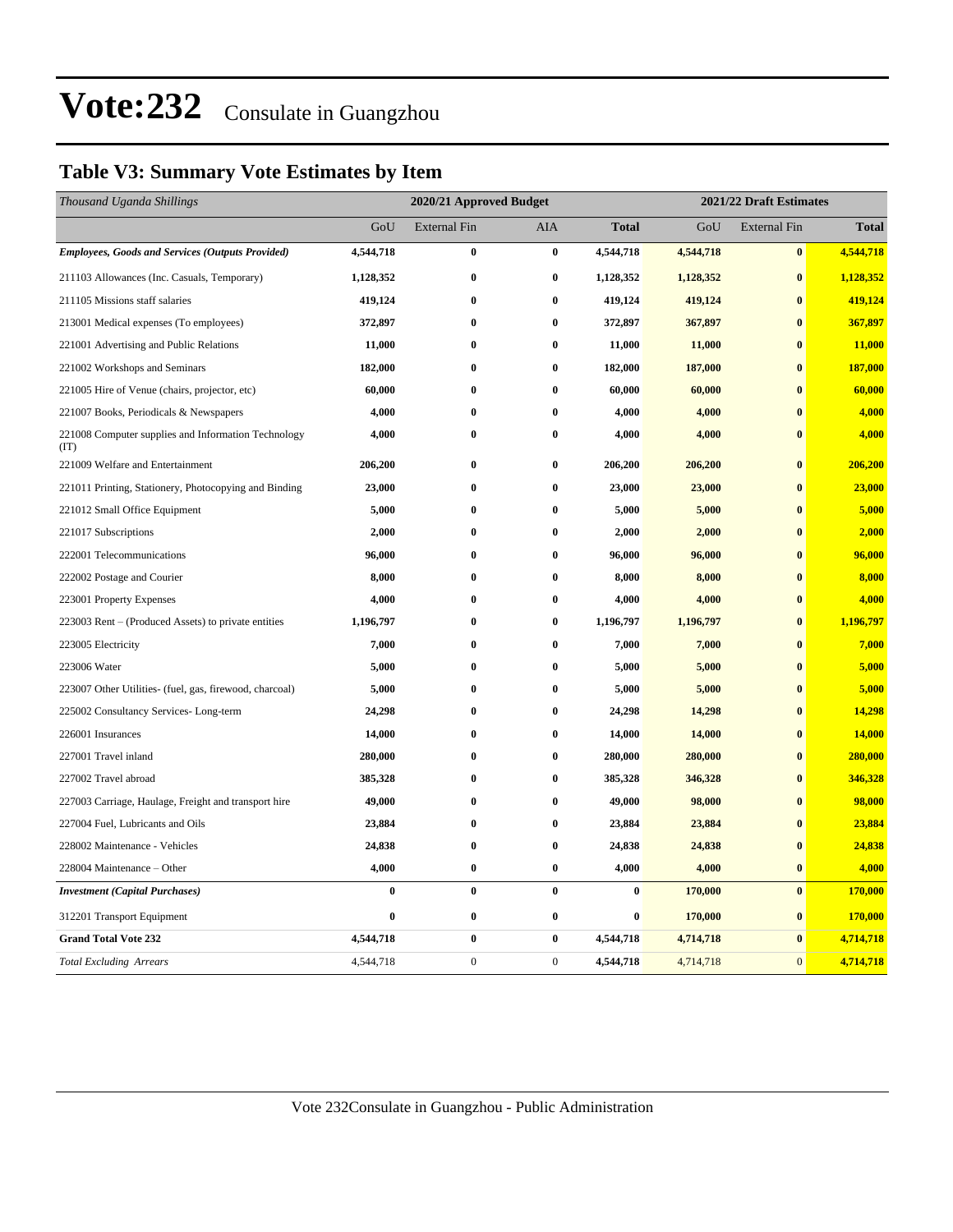#### **Table V4: Detailed Estimates by Sub-SubProgramme, Department,Project and Output and Item**

*Sub-SubProgrammme 52 Overseas Mission Services*

*Recurrent Budget Estimates*

#### **Department 01 Consulate Guangzhou**

| Thousand Uganda Shillings                                |                  | 2020/21 Approved Budget |                  | 2021/22 Draft Estimates |                  |              |              |
|----------------------------------------------------------|------------------|-------------------------|------------------|-------------------------|------------------|--------------|--------------|
| <b>Outputs Provided</b>                                  | Wage             | Non Wage                | <b>AIA</b>       | <b>Total</b>            | Wage             | Non Wage     | <b>Total</b> |
| <b>Budget Output 165201 Cooperation frameworks</b>       |                  |                         |                  |                         |                  |              |              |
| 211103 Allowances (Inc. Casuals, Temporary)              | $\mathbf{0}$     | 514,176                 | $\boldsymbol{0}$ | 514,176                 | $\mathbf{0}$     | 514,176      | 514,176      |
| 211105 Missions staff salaries                           | 419,124          | $\overline{0}$          | $\boldsymbol{0}$ | 419,124                 | 419,124          | $\mathbf{0}$ | 419,124      |
| 213001 Medical expenses (To employees)                   | $\overline{0}$   | 186,448                 | $\mathbf{0}$     | 186,448                 | $\overline{0}$   | 181,448      | 181,448      |
| 221001 Advertising and Public Relations                  | $\boldsymbol{0}$ | 5,500                   | $\mathbf{0}$     | 5,500                   | $\mathbf{0}$     | 5,500        | 5,500        |
| 221002 Workshops and Seminars                            | $\boldsymbol{0}$ | 51,000                  | $\boldsymbol{0}$ | 51,000                  | $\boldsymbol{0}$ | 51,000       | 51,000       |
| 221005 Hire of Venue (chairs, projector, etc)            | $\boldsymbol{0}$ | 26,800                  | $\boldsymbol{0}$ | 26,800                  | $\mathbf{0}$     | 26,800       | 26,800       |
| 221007 Books, Periodicals & Newspapers                   | $\boldsymbol{0}$ | 1,680                   | $\boldsymbol{0}$ | 1,680                   | $\boldsymbol{0}$ | 1,680        | 1,680        |
| 221008 Computer supplies and Information Technology (IT) | $\boldsymbol{0}$ | 1,680                   | $\boldsymbol{0}$ | 1,680                   | $\boldsymbol{0}$ | 1,680        | 1,680        |
| 221009 Welfare and Entertainment                         | $\boldsymbol{0}$ | 78,540                  | $\boldsymbol{0}$ | 78,540                  | $\boldsymbol{0}$ | 78,540       | 78,540       |
| 221011 Printing, Stationery, Photocopying and Binding    | $\boldsymbol{0}$ | 5,360                   | $\boldsymbol{0}$ | 5,360                   | $\boldsymbol{0}$ | 5,360        | 5,360        |
| 221012 Small Office Equipment                            | $\boldsymbol{0}$ | 2,300                   | $\boldsymbol{0}$ | 2,300                   | $\mathbf{0}$     | 2,300        | 2,300        |
| 222001 Telecommunications                                | $\boldsymbol{0}$ | 6,000                   | $\boldsymbol{0}$ | 6,000                   | $\mathbf{0}$     | 6,000        | 6,000        |
| 222002 Postage and Courier                               | $\boldsymbol{0}$ | 3,000                   | $\boldsymbol{0}$ | 3,000                   | $\boldsymbol{0}$ | 3,000        | 3,000        |
| 223003 Rent – (Produced Assets) to private entities      | $\boldsymbol{0}$ | 598,398                 | $\boldsymbol{0}$ | 598,398                 | $\mathbf{0}$     | 598,398      | 598,398      |
| 223005 Electricity                                       | $\boldsymbol{0}$ | 2,000                   | $\boldsymbol{0}$ | 2,000                   | $\mathbf{0}$     | 2,000        | 2,000        |
| 223006 Water                                             | $\boldsymbol{0}$ | 1,000                   | $\boldsymbol{0}$ | 1,000                   | $\boldsymbol{0}$ | 1,000        | 1,000        |
| 223007 Other Utilities- (fuel, gas, firewood, charcoal)  | $\boldsymbol{0}$ | 1,000                   | $\boldsymbol{0}$ | 1,000                   | $\boldsymbol{0}$ | 1,000        | 1,000        |
| 225002 Consultancy Services-Long-term                    | $\overline{0}$   | 24,298                  | $\boldsymbol{0}$ | 24,298                  | $\mathbf{0}$     | 14,298       | 14,298       |
| 226001 Insurances                                        | $\boldsymbol{0}$ | 5,000                   | $\boldsymbol{0}$ | 5,000                   | $\mathbf{0}$     | 5,000        | 5,000        |
| 227001 Travel inland                                     | $\boldsymbol{0}$ | 26,000                  | $\boldsymbol{0}$ | 26,000                  | $\mathbf{0}$     | 26,000       | 26,000       |
| 227002 Travel abroad                                     | $\overline{0}$   | 108,780                 | $\mathbf{0}$     | 108,780                 | $\mathbf{0}$     | 98,780       | 98,780       |
| 227004 Fuel, Lubricants and Oils                         | $\mathbf{0}$     | 8,000                   | $\boldsymbol{0}$ | 8,000                   | $\mathbf{0}$     | 8,000        | 8,000        |
| 228002 Maintenance - Vehicles                            | $\mathbf{0}$     | 7,824                   | $\boldsymbol{0}$ | 7,824                   | $\mathbf{0}$     | 7,824        | 7,824        |
| <b>Total Cost of Budget Output 01</b>                    | 419,124          | 1,664,784               | 0                | 2,083,908               | 419,124          | 1,639,784    | 2,058,908    |
| <b>Budget Output 165202 Consulars services</b>           |                  |                         |                  |                         |                  |              |              |
| 211103 Allowances (Inc. Casuals, Temporary)              | $\boldsymbol{0}$ | 534,176                 | $\boldsymbol{0}$ | 534,176                 | $\mathbf{0}$     | 534,176      | 534,176      |
| 213001 Medical expenses (To employees)                   | $\boldsymbol{0}$ | 186,449                 | $\boldsymbol{0}$ | 186,449                 | $\boldsymbol{0}$ | 186,449      | 186,449      |
| 221001 Advertising and Public Relations                  | $\boldsymbol{0}$ | 5,500                   | $\boldsymbol{0}$ | 5,500                   | $\mathbf{0}$     | 5,500        | 5,500        |
| 221002 Workshops and Seminars                            | $\boldsymbol{0}$ | 51,000                  | $\boldsymbol{0}$ | 51,000                  | $\boldsymbol{0}$ | 51,000       | 51,000       |
| 221005 Hire of Venue (chairs, projector, etc)            | $\boldsymbol{0}$ | 33,200                  | $\boldsymbol{0}$ | 33,200                  | $\mathbf{0}$     | 33,200       | 33,200       |
| 221007 Books, Periodicals & Newspapers                   | $\boldsymbol{0}$ | 2,320                   | $\boldsymbol{0}$ | 2,320                   | $\boldsymbol{0}$ | 2,320        | 2,320        |

Vote 232Consulate in Guangzhou - Public Administration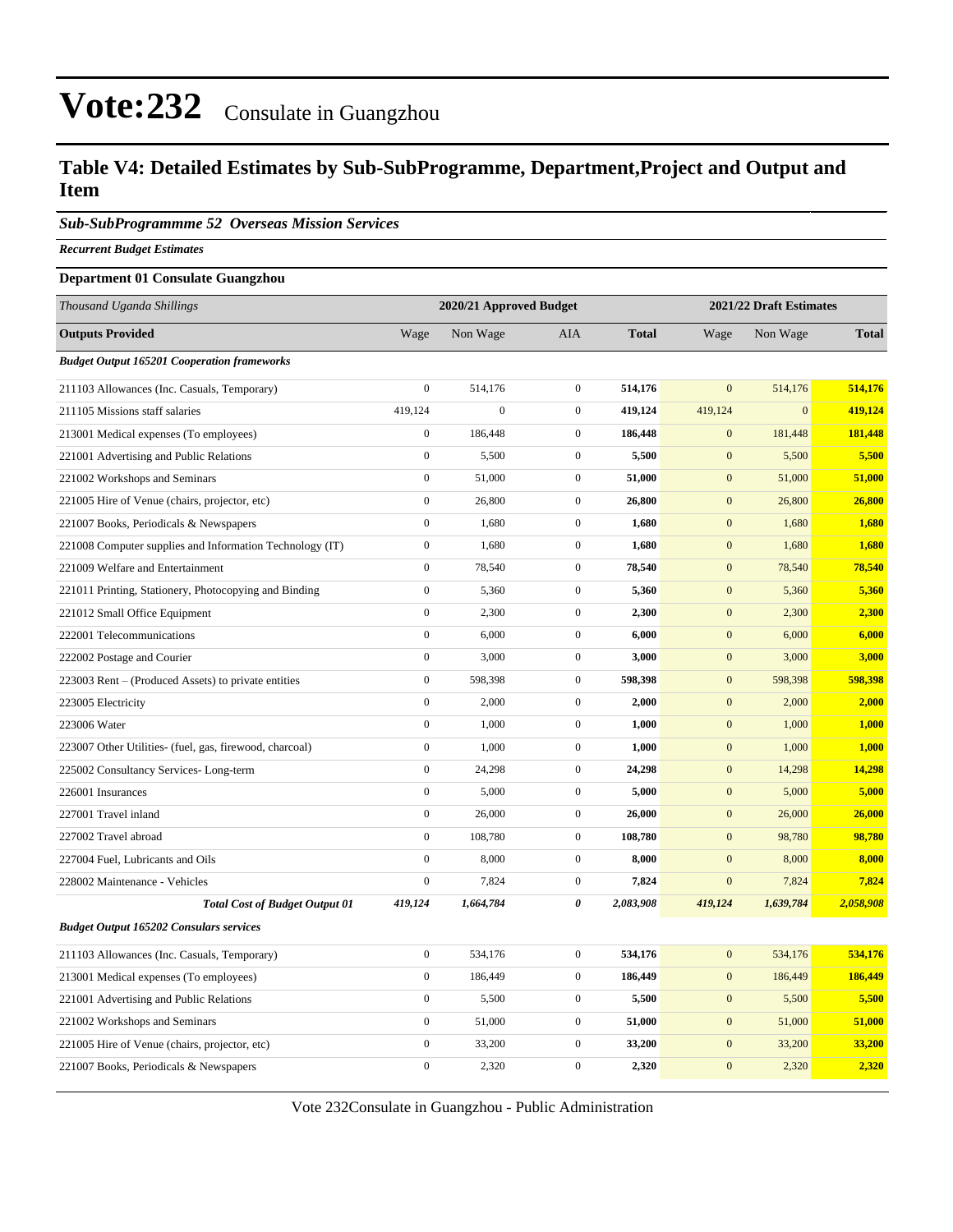| 221008 Computer supplies and Information Technology (IT)                    | $\boldsymbol{0}$ | 2,320            | $\mathbf{0}$     | 2,320     | $\mathbf{0}$          | 2,320     | 2,320          |
|-----------------------------------------------------------------------------|------------------|------------------|------------------|-----------|-----------------------|-----------|----------------|
| 221009 Welfare and Entertainment                                            | $\boldsymbol{0}$ | 87,660           | $\boldsymbol{0}$ | 87,660    | $\boldsymbol{0}$      | 87,660    | 87,660         |
| 221011 Printing, Stationery, Photocopying and Binding                       | $\boldsymbol{0}$ | 7,640            | $\mathbf{0}$     | 7,640     | $\boldsymbol{0}$      | 7,640     | 7,640          |
| 221012 Small Office Equipment                                               | $\boldsymbol{0}$ | 2,700            | $\mathbf{0}$     | 2,700     | $\boldsymbol{0}$      | 2,700     | 2,700          |
| 221017 Subscriptions                                                        | $\boldsymbol{0}$ | 2,000            | $\mathbf{0}$     | 2,000     | $\boldsymbol{0}$      | 2,000     | 2,000          |
| 222001 Telecommunications                                                   | $\boldsymbol{0}$ | 80,000           | $\mathbf{0}$     | 80,000    | $\boldsymbol{0}$      | 80,000    | 80,000         |
| 222002 Postage and Courier                                                  | $\boldsymbol{0}$ | 5,000            | $\mathbf{0}$     | 5,000     | $\boldsymbol{0}$      | 5,000     | 5,000          |
| 223001 Property Expenses                                                    | $\boldsymbol{0}$ | 4,000            | $\mathbf{0}$     | 4,000     | $\boldsymbol{0}$      | 4,000     | 4,000          |
| 223003 Rent – (Produced Assets) to private entities                         | $\boldsymbol{0}$ | 598.399          | $\mathbf{0}$     | 598,399   | $\boldsymbol{0}$      | 598,399   | 598,399        |
| 223005 Electricity                                                          | $\boldsymbol{0}$ | 5,000            | $\mathbf{0}$     | 5,000     | $\boldsymbol{0}$      | 5,000     | 5,000          |
| 223006 Water                                                                | $\boldsymbol{0}$ | 4,000            | $\mathbf{0}$     | 4,000     | $\boldsymbol{0}$      | 4,000     | 4,000          |
| 223007 Other Utilities- (fuel, gas, firewood, charcoal)                     | $\boldsymbol{0}$ | 4,000            | $\mathbf{0}$     | 4,000     | $\boldsymbol{0}$      | 4,000     | 4,000          |
| 226001 Insurances                                                           | $\boldsymbol{0}$ | 9,000            | $\mathbf{0}$     | 9,000     | $\boldsymbol{0}$      | 9,000     | 9,000          |
| 227001 Travel inland                                                        | $\boldsymbol{0}$ | 154,000          | $\mathbf{0}$     | 154,000   | $\boldsymbol{0}$      | 154,000   | 154,000        |
| 227002 Travel abroad                                                        | $\boldsymbol{0}$ | 196,548          | $\mathbf{0}$     | 196,548   | $\boldsymbol{0}$      | 167,548   | 167,548        |
| 227003 Carriage, Haulage, Freight and transport hire                        | $\boldsymbol{0}$ | 49,000           | $\mathbf{0}$     | 49,000    | $\boldsymbol{0}$      | 98,000    | 98,000         |
| 227004 Fuel, Lubricants and Oils                                            | $\boldsymbol{0}$ | 15,884           | $\mathbf{0}$     | 15,884    | $\boldsymbol{0}$      | 15,884    | 15,884         |
| 228002 Maintenance - Vehicles                                               | $\boldsymbol{0}$ | 17,014           | $\mathbf{0}$     | 17,014    | $\boldsymbol{0}$      | 17,014    | 17,014         |
| 228004 Maintenance - Other                                                  | $\boldsymbol{0}$ | 4,000            | $\mathbf{0}$     | 4,000     | $\boldsymbol{0}$      | 4,000     | 4,000          |
| <b>Total Cost of Budget Output 02</b>                                       | 0                | 2,060,810        | 0                | 2,060,810 | $\boldsymbol{\theta}$ | 2,080,810 | 2,080,810      |
| Budget Output 165204 Promotion of trade, tourism, education, and investment |                  |                  |                  |           |                       |           |                |
| 211103 Allowances (Inc. Casuals, Temporary)                                 | $\boldsymbol{0}$ | 80,000           | $\mathbf{0}$     | 80,000    | $\boldsymbol{0}$      | 80,000    | 80,000         |
| 221002 Workshops and Seminars                                               | $\boldsymbol{0}$ | 80,000           | $\mathbf{0}$     | 80,000    | $\mathbf{0}$          | 80,000    | 80,000         |
| 221009 Welfare and Entertainment                                            | $\boldsymbol{0}$ | 40,000           | $\mathbf{0}$     | 40,000    | $\mathbf{0}$          | 40,000    | 40,000         |
| 221011 Printing, Stationery, Photocopying and Binding                       | $\boldsymbol{0}$ | 10,000           | $\mathbf{0}$     | 10,000    | $\mathbf{0}$          | 10,000    | 10,000         |
| 222001 Telecommunications                                                   | $\boldsymbol{0}$ | 10,000           | $\mathbf{0}$     | 10,000    | $\boldsymbol{0}$      | 10,000    | 10,000         |
| 227001 Travel inland                                                        | $\boldsymbol{0}$ | 100,000          | $\mathbf{0}$     | 100,000   | $\boldsymbol{0}$      | 100,000   | <b>100,000</b> |
| 227002 Travel abroad                                                        | $\boldsymbol{0}$ | 80,000           | $\mathbf{0}$     | 80,000    | $\boldsymbol{0}$      | 80,000    | 80,000         |
| <b>Total Cost of Budget Output 04</b>                                       | 0                | 400,000          | 0                | 400,000   | $\boldsymbol{\theta}$ | 400,000   | 400,000        |
| <b>Budget Output 165205 HIV/AIDS Mainstreaming</b>                          |                  |                  |                  |           |                       |           |                |
| 221002 Workshops and Seminars                                               | $\boldsymbol{0}$ | $\boldsymbol{0}$ | $\boldsymbol{0}$ | $\bf{0}$  | $\boldsymbol{0}$      | 5,000     | 5,000          |
| <b>Total Cost of Budget Output 05</b>                                       | 0                | 0                | 0                | 0         | $\pmb{\theta}$        | 5,000     | 5,000          |
| <b>Total Cost Of Outputs Provided</b>                                       | 419,124          | 4,125,594        | $\bf{0}$         | 4,544,718 | 419,124               | 4,125,594 | 4,544,718      |
| <b>Total Cost for Department 01</b>                                         | 419,124          | 4,125,594        | $\bf{0}$         | 4,544,718 | 419,124               | 4,125,594 | 4,544,718      |
| <b>Total Excluding Arrears</b>                                              | 419,124          | 4,125,594        | $\boldsymbol{0}$ | 4,544,718 | 419,124               | 4,125,594 | 4,544,718      |
| <b>Development Budget Estimates</b>                                         |                  |                  |                  |           |                       |           |                |